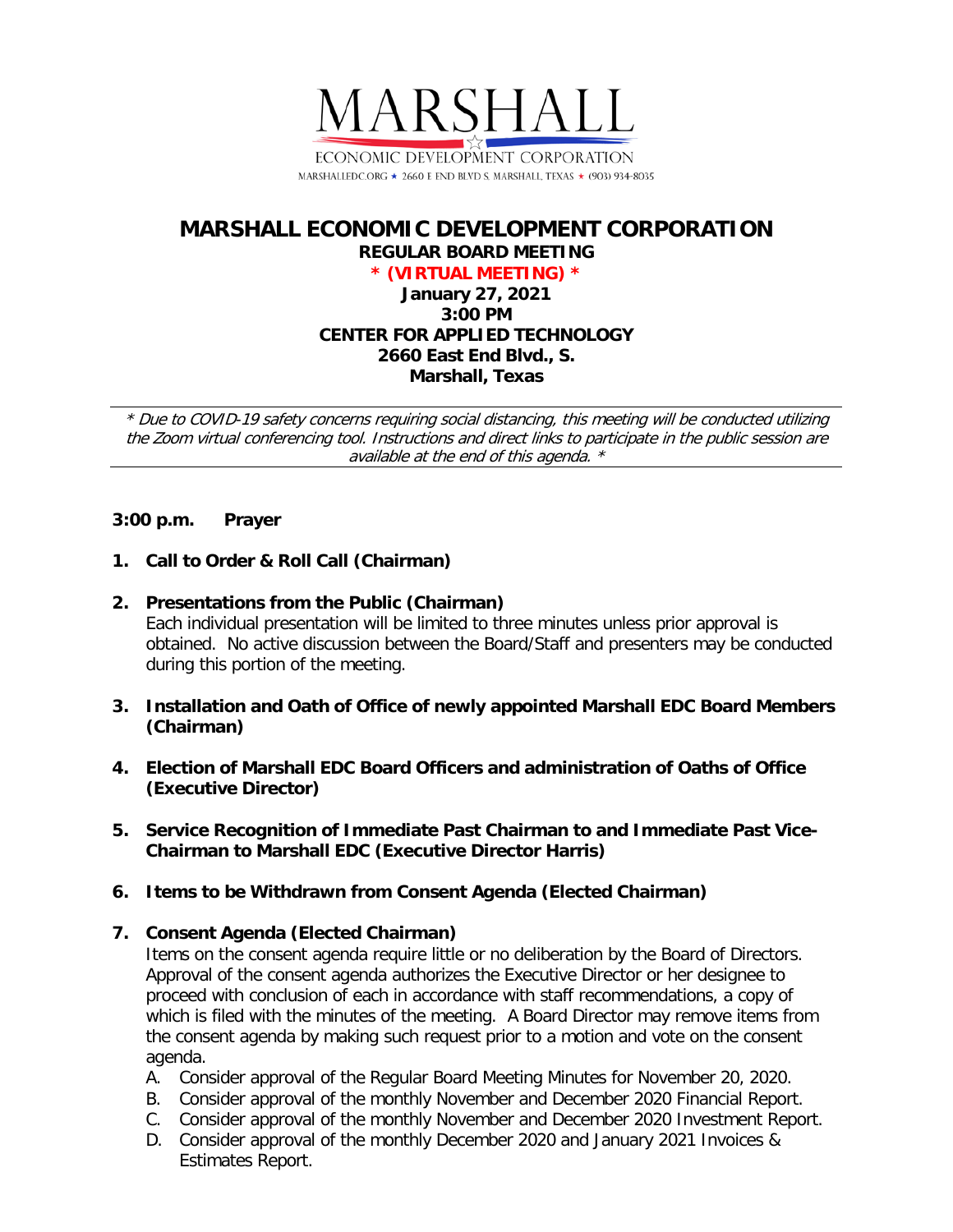

# **8. Marshall EDC Board of Directors Committee & Staff Reports**

- A. Marshall EDC Committee Reports for November 2020
	- (1) BDC & CAT Office Manager Report
	- (2) Executive Director Report
	- (3) Property Committee
	- (4) Finance/Incentive Committee

## **9. Executive Session**

- **A. Discuss or deliberate regarding commercial or financial information that the governmental body has received from a business prospect that the government body seeks to have locate, stay, or expand in or near the territory of the governmental body and with which the governmental body is conducting economic development negotiations; or deliberate the offer of a financial or other incentive to a business prospect (section 551.087, Texas Govt. Code).**
	- (1) Project Composite
	- (2) Project NH
	- (3) Project Tarpon
	- (4) Project 5569
	- (5) Prospect Leads
- **B. Deliberate the purchase, exchange, lease, or value of real property if deliberation in an open meeting would have a detrimental effect on the position of the governmental body in negotiations with a third person. (Section 551.072, Texas Govt. Code).**
- **C. Deliberate the appointment, employment, evaluation, re-assignment, duties, discipline or dismissal of a public officer or employee. (Section 551.074, Texas Govt. Code).**

## **D. Reconvene into Regular Session**

The Marshall Economic Development Corporation will reconvene into Regular Session, pursuant to the provisions of Chapter 551 of the Texas Government Code, to take any action necessary regarding the executive session.

## **10. Consider approval of Marshall EDC resolution authorizing board signatories and updating staff. (Executive Director)**

- **11. Consider approval of an easement along Martin Lake Rd insofar as it traverses the Gateway Park Subdivision and property owned by Marshall EDC. (Executive Director)**
- **12. Consider approval of written consent for a sublease of a Marshall EDC property. (Executive Director)**
- **13. Adjournment**